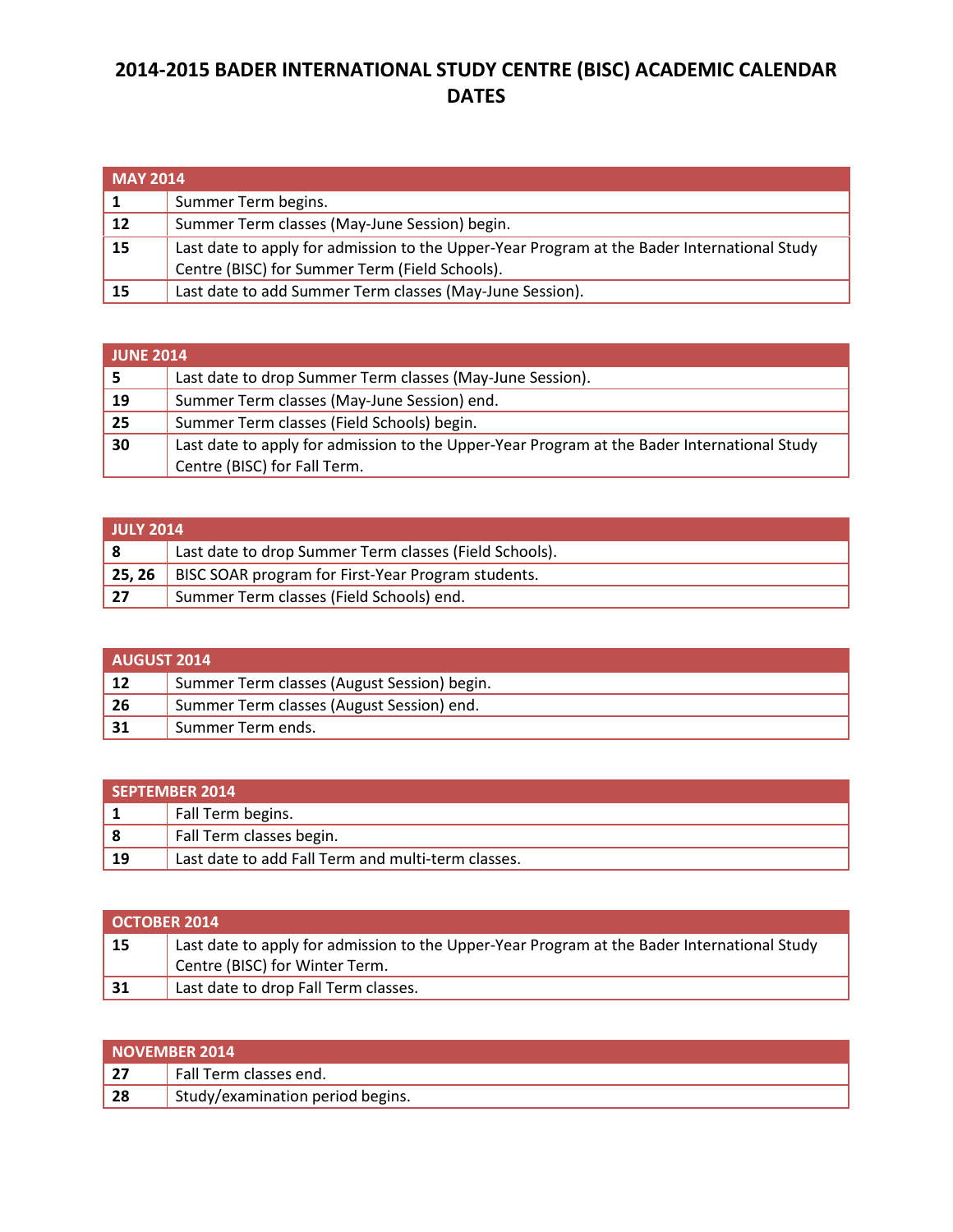## **2014-2015 BADER INTERNATIONAL STUDY CENTRE (BISC) ACADEMIC CALENDAR DATES**

| DECEMBER 2014 |                                |
|---------------|--------------------------------|
| l 9           | Study/examination period ends. |
| 31            | Fall Term ends.                |

| <b>JANUARY 2015</b> |                                       |
|---------------------|---------------------------------------|
|                     | Winter Term begins.                   |
|                     | Winter Term classes begin.            |
| 16                  | Last date to add Winter Term classes. |

|    | <b>FEBRUARY 2015</b>                                  |
|----|-------------------------------------------------------|
| 27 | Last date to drop Winter Term and multi-term classes. |

| <b>MARCH 2015</b> |                                                                                             |
|-------------------|---------------------------------------------------------------------------------------------|
| $\vert$ 15        | Last date to apply for admission to the Upper-Year Program at the Bader International Study |
|                   | Centre (BISC) for Summer Term (May-June Session).                                           |
| 26                | Winter Term classes end.                                                                    |
| 27                | Study/examination period begins.                                                            |

| APRIL 2015 |                                              |
|------------|----------------------------------------------|
|            | Good Friday (examinations will not be held). |
| -8         | Study/examination period ends.               |
| 30         | Winter Term ends.                            |

| <b>MAY 2015</b> |                                                                                             |
|-----------------|---------------------------------------------------------------------------------------------|
|                 | Summer Term begins.                                                                         |
| $\sqrt{11}$     | Summer Term classes (May-June Session) begin.                                               |
| $\vert$ 14      | Last date to add Summer Term classes (May-June Session).                                    |
| 15              | Last date to apply for admission to the Upper-Year Program at the Bader International Study |
|                 | Centre (BISC) for Summer Term (Field Schools).                                              |

| <b>JUNE 2015</b> |                                                                                             |
|------------------|---------------------------------------------------------------------------------------------|
| 4                | Last date to drop Summer Term classes (May-June Session).                                   |
| 18               | Summer Term classes (May-June Session) end.                                                 |
| 23               | Summer Term classes (Field Schools) begin.                                                  |
| 30               | Last date to apply for admission to the Upper-Year Program at the Bader International Study |
|                  | Centre (BISC) for Fall Term.                                                                |